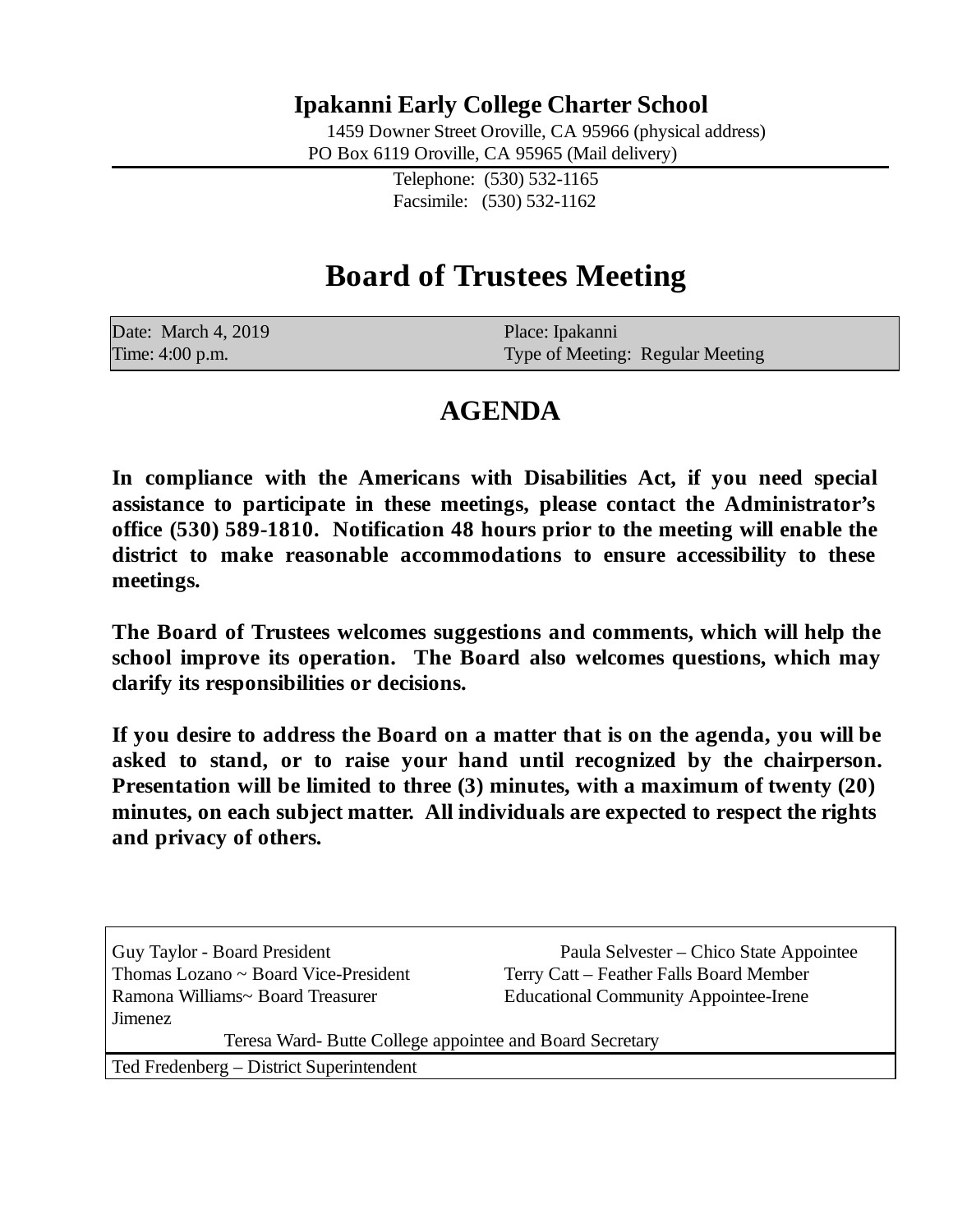\_\_\_\_\_\_\_\_\_\_\_\_\_\_\_\_\_\_\_\_\_\_\_\_\_\_\_\_\_\_\_\_\_\_\_\_\_\_\_\_\_\_\_\_\_\_\_\_\_\_\_\_\_\_\_\_

#### **PRELIMINARY:**

| 1.0                                     | () Call to order $-$ Time $\_\_\_\_\_\_\_\_\_\_\_\_\_\_\_\_\_\_\_\_\_\_\_\_\_\_\_\_\_\_$                                                                                                                       |                                                                                                                                                            |
|-----------------------------------------|----------------------------------------------------------------------------------------------------------------------------------------------------------------------------------------------------------------|------------------------------------------------------------------------------------------------------------------------------------------------------------|
| Roll Call:                              | Guy Taylor, Board Presiden<br>Thomas Lozano, Vice-President<br>Ramona Williams, Treasurer<br>Teresa Ward, Secretary<br>Paula Selvester, Board Member<br>Terry Catt, Board Member<br>Irene Jimenez, Board Membe | <b>PRESENT</b><br>$\left( \right)$<br>$\left( \right)$<br>$\left( \right)$<br>$\left( \right)$<br>$\left( \right)$<br>$\left( \right)$<br>$\left( \right)$ |
| Others Present:                         | Walter Gramps, Administrator                                                                                                                                                                                   | $\left( \right)$                                                                                                                                           |
| <b>CLOSED SESSION:</b>                  |                                                                                                                                                                                                                |                                                                                                                                                            |
| 2.0<br><b>BOARD ITEMS:</b>              |                                                                                                                                                                                                                |                                                                                                                                                            |
| 2.1 Adoption of Agenda<br><b>ACTION</b> |                                                                                                                                                                                                                |                                                                                                                                                            |
| Motion                                  | Second                                                                                                                                                                                                         | Vote                                                                                                                                                       |
|                                         | 2.2 Approval of January 25, 2019 Minutes                                                                                                                                                                       |                                                                                                                                                            |
| <b>ACTION</b>                           |                                                                                                                                                                                                                |                                                                                                                                                            |
| Exhibit 2.2<br>Motion                   | Second                                                                                                                                                                                                         | Vote                                                                                                                                                       |
|                                         |                                                                                                                                                                                                                |                                                                                                                                                            |

### 3.0 **PUBLIC PRESENTATIONS**:

This is the time the President will invite anyone in the audience wishing to address the Board on a matter not listed on the agenda to make a presentation. Presentations will be limited to five (5) minutes; maximum for twenty (20) minutes to each subject matter. State law prohibits the Board from taking action and possible discussion on any item presented if it is not listed on the agenda.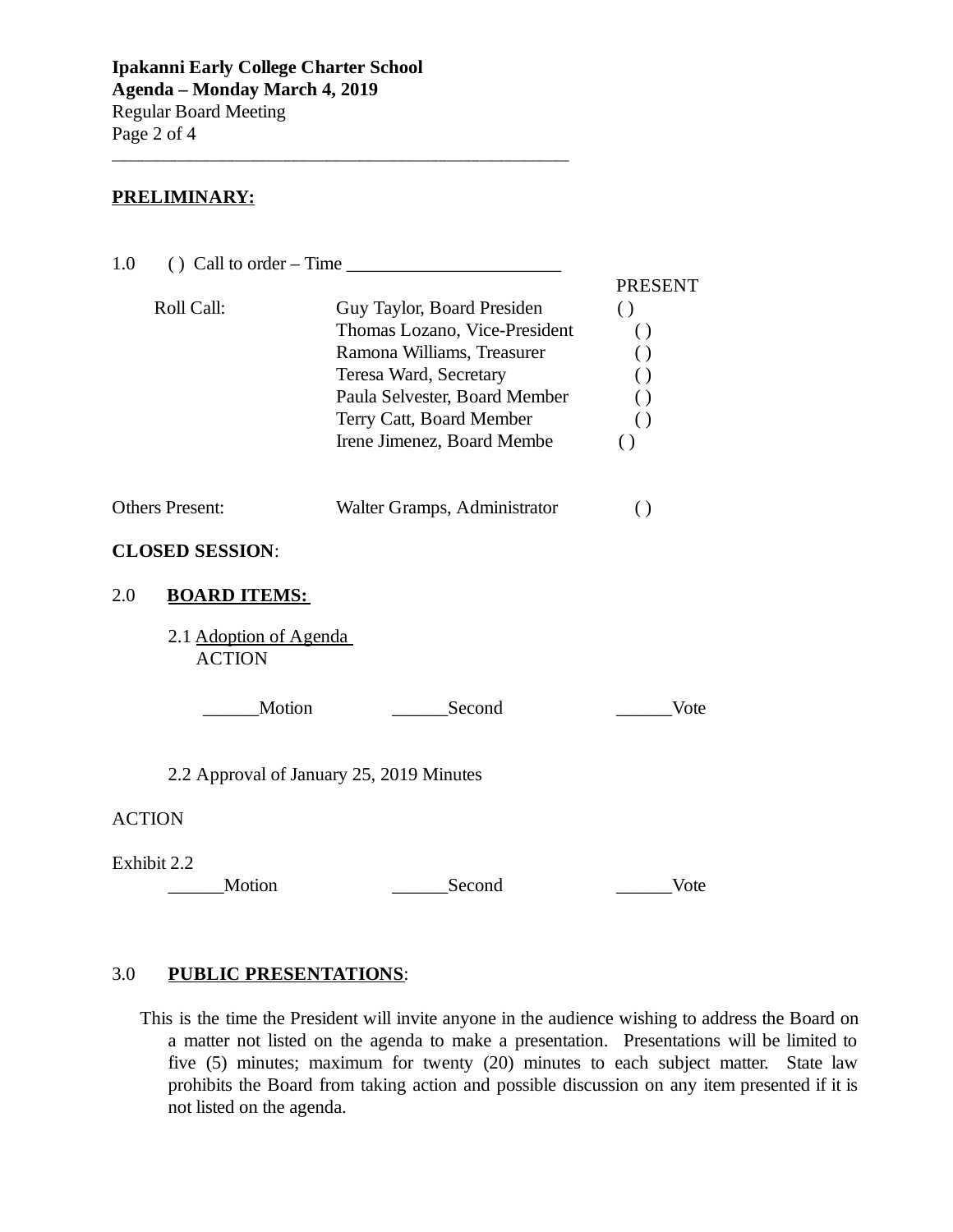\_\_\_\_\_\_\_\_\_\_\_\_\_\_\_\_\_\_\_\_\_\_\_\_\_\_\_\_\_\_\_\_\_\_\_\_\_\_\_\_\_\_\_\_\_\_\_\_\_\_\_\_\_\_\_\_

#### 4.0 **STAFF PRESENTATION:**

This is the time the President will invite any member of the district staff wishing to address the Board on a matter not listed on the agenda to make a presentation. Presentations will be limited to five (5) minutes; maximum for twenty (20) minutes to each subject matter. State law prohibits the Board from taking action and possible discussion on any item presented if it is not listed on the agenda.

#### 5.0 **REPORTS:**

5.1 Administrators Report INFORMATION

#### 6.0 **PUBLIC INTERESTS:**

6.1 Approve School Safety Plan ACTION

Exhibit 6.1

\_\_\_\_\_\_Motion \_\_\_\_\_\_Second \_\_\_\_\_\_Vote

#### 7.0 **INSTRUCTION:**

#### 8.0 **FINANCE/BUSINESS ACTION AND DISCUSSION ITEMS:**

8.1 Approve Warrants (3240-3302 ) **ACTION** 

> Exhibit 8.1 Motion **Example 20** Second Vote

8.2 Approve First Interim Budget **ACTION** 

Exhibit 8.2

\_\_\_\_\_\_Motion \_\_\_\_\_\_Second \_\_\_\_\_\_Vote

8.3 Approve Auditors for 2018-2019, 2019-2020, 2020-2021 ACTION